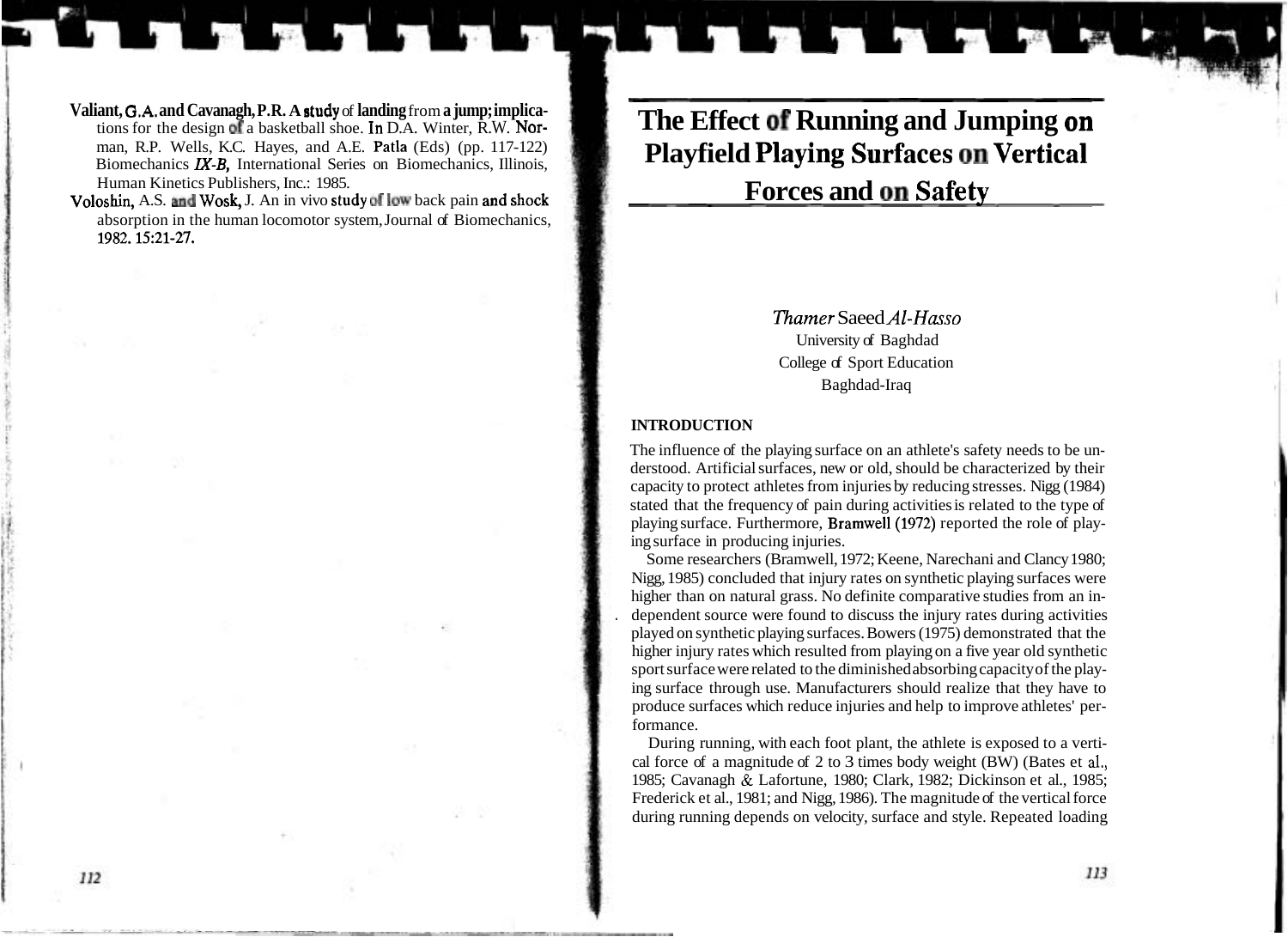**of a large magnitude and for a** long period of time may result in injury when **the applied** forces are not attenuated by the playing surface (Dickinson et al., 1985 and Frederick, et al., 1981).

More attention should be devoted to the contribution of playing surfaces to the risk of injuries during physical activities. The high landing forces which follow jumping for height may cause injuries. Researchers at the Nike Research Center (1982) identified landing forces of 4 times BW and 8 BW upon landing from 1.5 ft (45 cm) and 3 **ft** (90 cm) respectively. Landing on a hard surface may result in a higher acceleration which could lead to a higher risk of injuries (Bates et **al.** 1985 & Bowers, 1976).

"Safety" of the playing surfaces can be determined by measuring the impact forces and acceleration. Thus, safety is the inverse of the impact force and acceleration. The lower the impact force and acceleration the safer the playing surface during running and jumping.

The purpose of this study was to examine the effects of running and jumping on various synthetic **playing** surfaces, manufactured by Playfield Recreational and Commercial Surfaces, on vertical forces and safety during running and jumping. Thirteen independent and six dependent variables were examined to investigate the effect of playing surfaces on safety during running and jumping respectively (see Figure 1  $\&$  2).



**Figure 1: Tested Variables. MF-Maximum Force, CT-Contact Time, IP-Propulsive Impulse, Sf-Rate of Loading on the Foot, Sunl-Rate of Relieving Weight at Take-off, Ib-Braking Impulse, HS-Heel Strike, tl-Time to Heel Strike Force, SI-Rate of Loading at Heel Strike, Load-Rate of** arrying **weight** 



**Figure 2: Jumping tgested variables, t air-time in the air, a neg** - **negative acceleration, a pos -positive acceleration, FI** - **landing force.** 

## **METHODS**

Five healthy male students at Washington State University were volunteers for this study. Their mean (standard deviation) age, weight and height during the activities on new playing surfaces were 25.2 years (5.586), 803 Newtons (76.036) and 181 cm (6.427). However, the means (SD) of their weight during running and jumping on used playing surfaces (after three months) was 808 Newtons (84.79).

The force platform used in this study was 61x91 cm, a modified version of Cooper's design and constructed to measure the three orthogonal components of ground reaction force through the deflection of strain gauges bonded in parallel on cantilevered armatures. In this study, only the vertical portion of the ground reaction force was recorded. The force platform was fitted into a wooden runway built so that the approach for running and jumping were similar to that of competitive situations. The force platform was connected to charge amplifiers and interfaced into a laboratory Tender Analog-to-Digital converter (Scientific Solution, Inc. #020028) and to an IBM portable microcomputer. Two break switch mats were placed 8 meters apart on both sides of the force platform and were con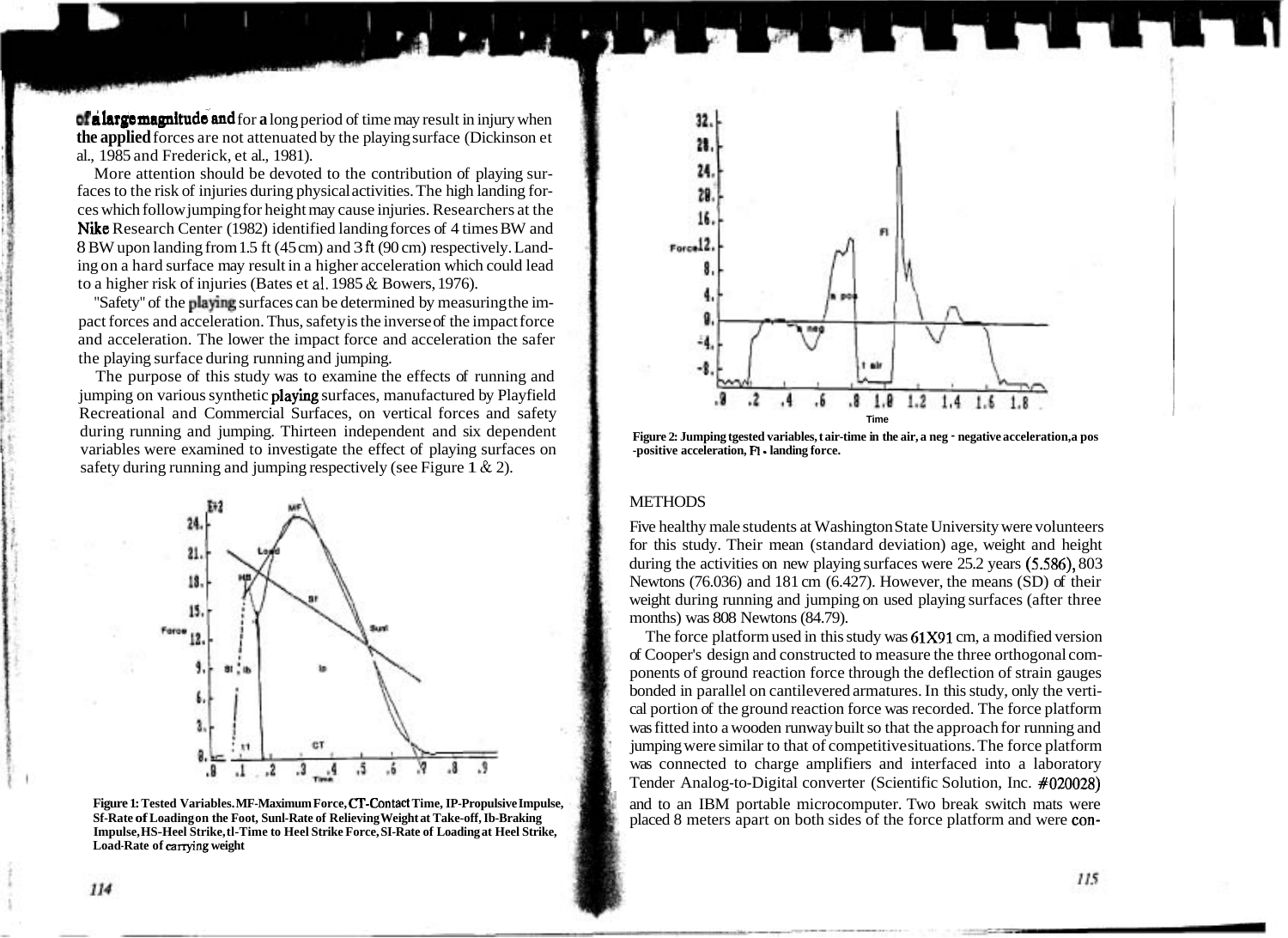nected by a chromoscope switch (Dekan Timer) to control the velocity of running. The instrumentation arrangement used in this study is illustrated



characteristics of these surfaces are shown in Table 1.

The Physical Characteristics of the Tested Playing Surfaces

| <b>Surface</b>       | Yarn               | <b>Construction</b>      | <b>Thickness</b> | Pitch |
|----------------------|--------------------|--------------------------|------------------|-------|
| <b>Athletic TURF</b> | <b>7600 Denier</b> | Tufted 5/32 gauge        | 0.437            | 127.8 |
| <b>PROS's CHOICE</b> | <b>7600 Denier</b> | Tufted 5/32 gauge        | 0.437            | 172.8 |
| <b>Titan TURF</b>    | 11400 Denier       | Tufted 3/26 gauge        | 0.375            | 144.0 |
| <b>GUARDIAN</b>      | 5700 Denier        | <b>Tufted 3/26 Gauge</b> | 0.250            | 172.8 |
| <b>DORAL</b>         | 5700 Denier        | Tufted 3/26 gauge        | 0.250            | 172.8 |

 $\frac{1}{1}$  Four experiments were conducted (two running and two jumping) to test the new and used playing surfaces on the running and jumping test variables. In all experiments, the researcher utilized the same subjects, same surfaces and the same apparatus arrangement. In the first two ex-

periments, the new playing surfaces were tested. The playing surfaces were then subjected to three months of heavy use in business facilities in Pullman in Figure 3. The sampling frequency for recording the running and **jump-** and Washington State University's coliseum. The second two **experiments,** conducted three months later, examined the effect of using these surfaces conducted three months later, examined the effect of using these surfaces on safety. During data collection, each subject was instructed to run and jump three times on each playing surface. Therefore, each subject has a total of 72 running and jumping trials on new and used playing surfaces.

Subjects were instructed to start running at a velocity which ranged from 3.5 to 4 m/s from a line which was 6.3 meters from the force platform. The experimenter observed all subjects during running in order to avoid the abnormal footfalls and stride alteration in striking the middle of the force platform. In executing a squat jump, the subjects started from a line 30 cm from force platform. Each took one step forward toward the middle of the force platform and bent knees prior to the jump. During each jumping trial the subject was asked to put his hands on his waist, to take-off and land in the same position, and to minimize flexion and extension of the trunk.

Prior to each trial set, a playing surface was randomly laid out on the force platform surface. Hyperplot software (interactive Microware, Inc.) was used to smooth and to extract the dependent variable measures tested in this study. A Two-Way **ANOVA** with repeated measures was used in Figure 3: Apparatus arrangement the data analysis and protected Least Significant Difference (LSD) was used to make paired comparisons of the variables of the playing surfaces. Six synthetic playing surfaces were tested. All surfaces were **provided** Related t-tests were used to examine the effect of using these playing sur-<br>by Playfield Recreational & Commercial Surfaces. Some of the physical

## **RESULTS**

**TABLE 1:** The effect of running and jumping on different surfaces on the means of the tested dependent variables (see Figure 1 & 2) were depicted in Tables 2 and 3.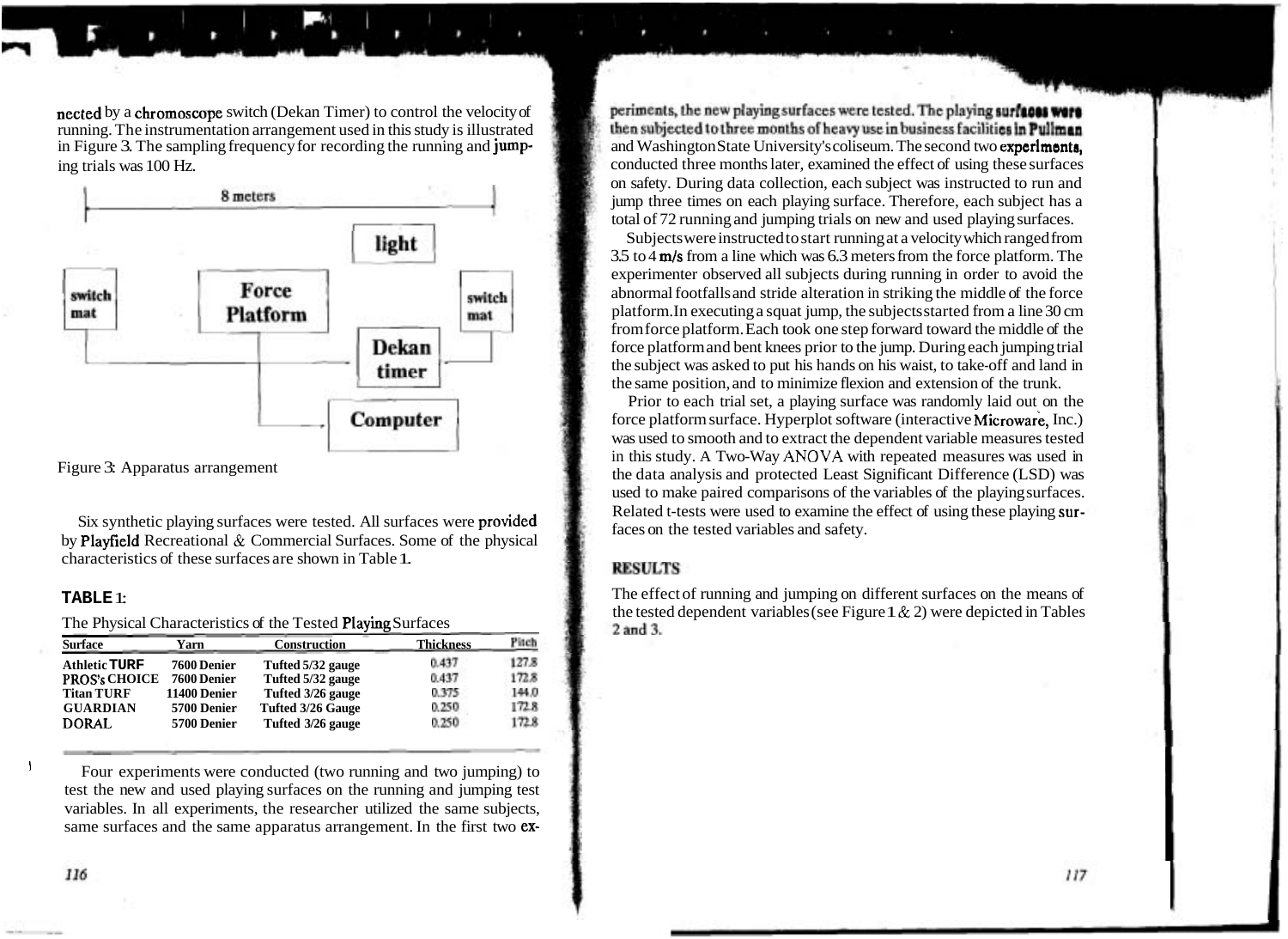## **TABLE** 2 -

Running Variables Means: New and Used Playing Surfaces SURFACES

| <b>Variables</b> |             |       | <b>ATPC</b> | т     | G     | D     | V     |  |
|------------------|-------------|-------|-------------|-------|-------|-------|-------|--|
| MF               | New         | 2120  | 2227        | 2244  | 2178  | 2175  | 2251  |  |
|                  | Used        | 2153  | 2173        | 2268  | 2231  | 2218  | 2149  |  |
| <b>MF/WT</b>     | New         | 2.649 | 2.792       | 2.808 | 2.724 | 2.712 | 2.922 |  |
|                  | Used        | 2.668 | 2.762       | 2.823 | 2.699 | 2.769 | 2.679 |  |
| F                | New         | 1287  | 1335        | 1363  | 1238  | 1326  | 1335  |  |
|                  | Used        | 1303  | 1301        | 1327  | 1316  | 1319  | 1290  |  |
| °CT              | New         | 0.638 | 0.636       | 0.630 | 0.646 | 0.625 | 0.634 |  |
|                  | Used        | 0.642 | 0.654       | 0.649 | 0.656 | 0.647 | 0.664 |  |
| *1               | New         | 822   | 850         | 860   | 843   | 829   | 849   |  |
|                  | Used        | 837   | 855         | 865   | 864   | 865   | 857   |  |
| S1               | New         | 27403 | 25574       | 24635 | 26048 | 26814 | 27149 |  |
|                  | Used        | 28136 | 23633       | 26787 | 25427 | 26660 | 27242 |  |
| Sun              | New         | 6667  | 6320        | 7267  | 6771  | 7062  | 7294  |  |
|                  | Used        | 6632  | 6778        | 7132  | 7057  | 6671  | 6615  |  |
| Sf               | <b>New</b>  | 1734  | 2540        | 1755  | 1729  | 1635  | 1282  |  |
|                  | <b>Used</b> | 1918  | 1612        | 1793  | 1743  | 1621  | 1263  |  |
| <b>HS</b>        | <b>New</b>  | 1610  | 1512        | 1606  | 1522  | 1538  | 1501  |  |
|                  | <b>Used</b> | 1572  | 1510        | 1675  | 1446  | 1504  | 1538  |  |
| t1               | <b>New</b>  | 0.070 | 0.069       | 0.069 | 0.066 | 0.070 | 0.066 |  |
|                  | <b>Used</b> | 0.067 | 0.071       | 0.070 | 0.067 | 0.069 | 0.069 |  |
| $\mathbf{I}$     | <b>New</b>  | 109   | 100         | 100   | 102   | 100   | 99    |  |
|                  | <b>Used</b> | 103   | 108         | 107   | 96    | 100   | 99    |  |
| •Ip              | <b>New</b>  | 703   | 728         | 738   | 728   | 712   | 749   |  |
|                  | Used        | 720   | 736         | 750   | 762   | 745   | 737   |  |
| L                | <b>New</b>  | 5001  | 5682        | 5204  | 5673  | 5734  | 5755  |  |
|                  | <b>Used</b> | 4857  | 5558        | 5961  | 5769  | 5727  | 4789  |  |

Note:  $AT =$  Athletic Turf 1; PC=Pro's Choice; T = Titan Turf;  $G =$  Guardian;  $D = Doral$ ;  $V = Varsity$ ;  $MF = Maximum Force$ ;  $Wt = Body Weight$ ;  $F = Average Force$ ;  $CT = Contact Time$  (Second);  $I = Impulse$ ;  $S1 = Rate$ of Loading at Heel Strike; Sun= Rate of Relieving Weight at Take-off;  $Sf=$  Rate of Loading on the foot;  $HS=$  Heel Strike Force; t l = Time to Heel Strike Force;  $Ib = Braking Impulse$ ;  $Ip = Propulsive Impulse$ ;  $L =$ rate of carrying Weight.\* Significant t-test at *0.05.* 

## TABLE 3

**Mean Variables During Jumping on New and Used Surfaces.** *8* SURFACES

| Variables | AT          |        | P C T  | G      | D      | v      |        |  |
|-----------|-------------|--------|--------|--------|--------|--------|--------|--|
| n         | New         | 2875   | 2953   | 3147   | 2872   | 3031   | 2898   |  |
|           | Used        | 2894   | 2806   | 2865   | 2901   | 2651   | 2858   |  |
| *Fl/Wt    | New         | 3.635  | 3.692  | 3.945  | 3.614  | 3.797  | 3.614  |  |
|           | Used        | 3.519  | 3.502  | 3.551  | 3.505  | 3.240  | 3.455  |  |
| *aneg     | New         | 3.BS5  | 4.140  | 3.191  | 3.787  | 4.468  | 3.653  |  |
|           | <b>Used</b> | 3.990  | 4.087  | 3.929  | 3.871  | 4.036  | 3.921  |  |
| *apos     | New         | 11.913 | 13.236 | 14.687 | 13.193 | 13.076 | 13.288 |  |
|           | Used        | 13.839 | 14.265 | 14.558 | 14.318 | 13.423 | 13,680 |  |
| aneg/apos | New         | 0.295  | 0.325  | 0.303  | 0.371  | 0.337  | 0.345  |  |
|           | Used        | 0.292  | 0.287  | 0.295  | 0.277  | 0.336  | 0.291  |  |
| tair      | New         | 0.183  | 0.187  | 0.188  | 0.185  | 0.190  | 0.187  |  |
|           | Used        | 0.181  | 0.183  | 0.181  | 0.181  | 0.177  | 0.184  |  |

Note:  $AT =$  Athletic Turf 1;  $PC = Pro's$  Choice:  $T =$  Titan Turf:  $G =$ Guardian;  $D = \text{Doral}$ ;  $V = \text{Varsity}$ ;  $H = \text{Landing Force}$  (Newtons);  $Wt =$ body weight;  $\text{area} = \text{Negative acceleration (gravity)}$ ; apos = Positive Acceleration (gravity); tair = Time in the Air (Second).\* Significant t-test at *0.05.* 

Due to the large number of variables verified in the study, the findings were stated and discussed under the following subheadings: (a) maximum, normalized forces in the running, and landing forces of jumping; (b) contact time; (c) rate of loading and unloading; (d) heel strike force; (e) propulsive impulse; (f) negative acceleration; and (g) positive acceleration.

## *Maximum and Normalized Forces*

The new playing surfaces showed significant differences among the maximum forces exerted during running. Moreover, the protected LSD showed that the maximum forces recorded while running on Varsity (2251 Newtons), Titan Turf (2244 Newtons) and Profs Choice (2227 Newtons) playing surfaces were significantly higher than those recorded on Athletic Turf 1 (2120 Newtons).

Since the lowest maximum forces indicate the lower stiffness (hardness) and the higher absorbing capability of the surface, Athletic Turf 1 may be the safest of the playing surfaces on which to run.

The normalized maximum forces were also significantly different among.<br>the tested playing surfaces (see Table 4).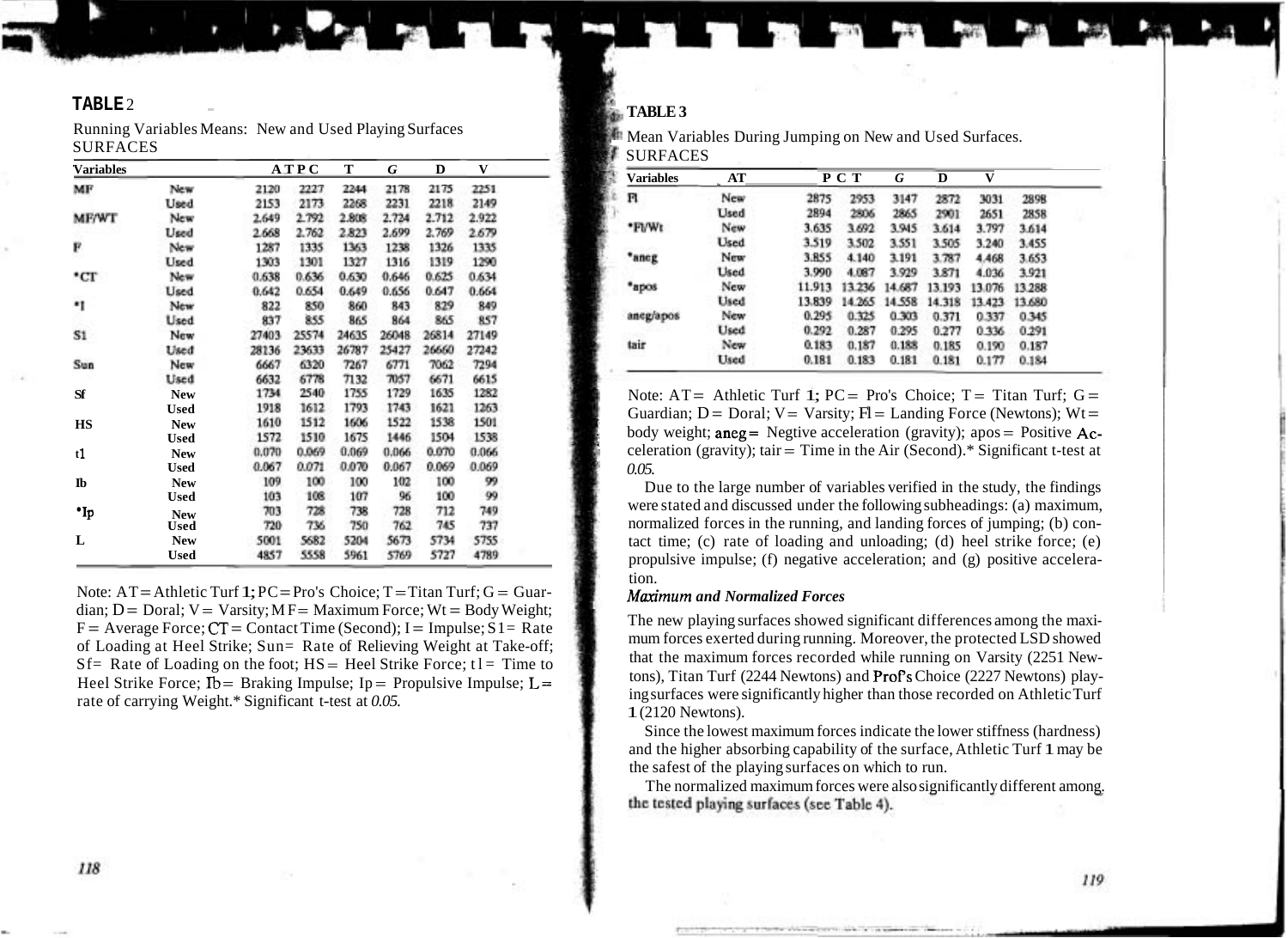|                 | Analysis of Vaiance for Normalized Maximum Forces During Running |                |                |  |  |  |
|-----------------|------------------------------------------------------------------|----------------|----------------|--|--|--|
| Source          | DE                                                               | <b>ANOVASS</b> | <b>F</b> Value |  |  |  |
| Subjects        |                                                                  | 0.17669        | $2.25*$        |  |  |  |
| <b>Surfaces</b> |                                                                  | 0.67544        | $6.88*$        |  |  |  |
| $Sub*$ Surf     | 20                                                               | 0.83585        | $2.13*$        |  |  |  |
| Error           | 60                                                               | 1.17853        |                |  |  |  |

## $P \leq 0.05$

Furthermore, protected LSD shows that the normalized maximum for-<br>Used Surfaces ces exerted on Varsity (2.921 BW) playing surface was significantly higher than those exerted on the other playing surfaces. A significant interaction between the subjects and the playing surfaces was found which suggests that different surfaces react differently with different subjects.

The landing forces of new and used tested playing surfaces were not significantly different. The means of landing forces (Fl) on new and used playing surfaces were 2963 Newtons and 2928 Newtons, respectively.

Furthermore, no significant differences were found between F1 on new and used playing surfaces  $(t = 2.57)$ . The lower normalized landing forces exerted on used playing surfaces indicate that using these surfaces did not cause a reduction of the absorbing capacity. The normalized landing forces on new and used playing surfaces were 3.716 BW and 3.462 BW respectively. These normalized landing forces on new and used tested surfaces were less than those reported by Nike Research Lab (1982).

## *Contact* **Time**

Running on the new and used playing surfaces was found not to affect the total contact time (CT) of the foot with the playing surface. However, significant interaction between subjects and surfaces was found during running on the used playing surfaces. An increase in CT was found for running on all used playing surfaces and the decrease of average applied forces was found only when running on Profs Choice, Titan Turf, Doral and Varsity (see Table 2). Furthermore, significant differences were found between the CT of the new and used playing surfaces  $(t = -3.4)$ .

The average CTs' of running on the new and used playingsurfaces (0.635 and 0.653 seconds) were found to be longer than the findings of the reported literature. The longer CT during running and the lower average applied forces indicate that it is safer to run on these playing surfaces, especially Prof's Choice, Titan Turf, and Doral. The longer CT may also reflect

**TABLE 4: EXECUTE: TABLE 4: external intervalse above** above a lower stiffness of these playing sur*faces (McMahon & Greene, 1984).* **Rate of Loading and Unloading** 

> **Subjects 4** differences and interaction among the new and used playing  $surfaces$  in related to the rates of loading on the foot (Sf). The rates of loading F-values during running on new and used playing surfaces are shown in Table 5.

## **TARLES**

F-value of the Rates of Loading on the Foot During Running on New and

| Condition  | Surface  | Interaction |
|------------|----------|-------------|
| <b>New</b> | $17.55*$ | $19.09*$    |
| Used       | $4.29*$  | $4.32*$     |

## $P < 0.05$

The means of Sf on the new and used playing surfaces were -1779 N/s and -1689 N/s respectively. The lower Sf on the subjects joints during running on old surfaces indicates that using these surfaces for three months did not affect their absorbing capacity and instead a lower loading rate resulted, which reflected the safety of running on these surfaces. Furthermore, no significant differences were found between the rate of loading on the joints during running on new and used playing surfaces  $(t = 1.06)$ .

The protected LSD test identified significant differences among the Sf values on the joints during running on new and used tested playing surfaces. Running on new Prof's Choice was shown to generate a loading rate (2540 N/s) higher than the other tested playing surfaces. Furthermore, Varsity playing surface was found to produce the lowest Sf when running on new (1281 N/s) and used (1263 N/s) tested surfaces. The lowest Sf of the Varsity playing surface (see Table 2) may indicate that this surface ranks as the lowest on risk of injury during running, and it is the least affected by use.

No significant differences were found in the rate of carrying weight, loading during the time lapse between the heel strike and the peak force, during running on new playing surfaces. However, running on used playing surfaces caused significant differences and significant interaction between subjects and playingsurfaces among the rates of carrying weight (L) (see Table 6).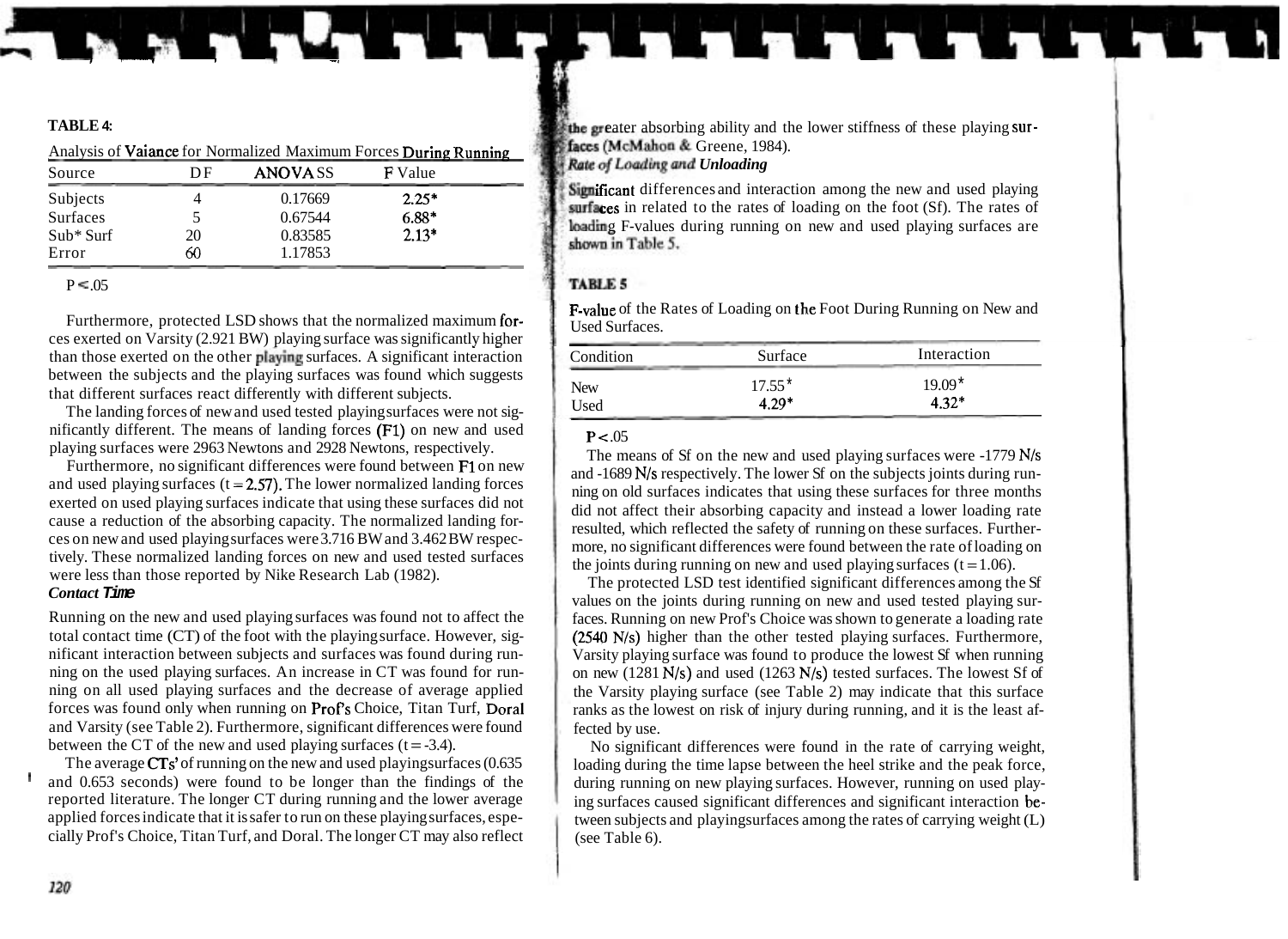# **In the contract of the contract of the contract of the contract of the contract of the contract of the contract**

Analysis of Two Way ANOVA of Rate of Carrying Weight on Used Playing Surfaces During Running

| Source          | DF | <b>ANOVASS</b> | F-Value  |  |
|-----------------|----|----------------|----------|--|
| Subjects        |    | 74966505       | $17.19*$ |  |
| <b>Surfaces</b> |    | 17853276       | $3.27*$  |  |
| Surf*Sub        | 20 | 51579961       | $2.36*$  |  |
| Error           | 60 | 73958009       |          |  |

## $P \leq 0.05$

Protected LSD showed that the rate of carrying weight during running on Titan Turf (5961 N/s), Guardian (5762 N/s) and Doral(5627 N/s) playing surfaces were significantly higher than the rate of carrying weight during running on the Varsity (4789 N/s) playing surface. This finding coincides with the previous one (rate of loading on joints) and provides more information about the safety of the Varsity playing surface. The lower rate of carrying weight on the Varsity playing surface may indicate that it is safer to run on (Nigg, 1985).

The means of carrying weight on new and used playing surfaces were 5508 N/s, and 5427 N/s respectively. Using these surfaces did not significantly affect the rate of carrying weight  $(t=0.44)$  Significant interaction was found between subjects and surfaces as related to the rate of carrying weight during running on used playing surfaces. Subject 3showed a signficantly higher rate of carrying weight than other tested subjects and that may contribute to the interaction.

Significant differences and significant interaction between the surfaces and subjects were observed during unloading running (Sun) on new tested playing surfaces. The means of unloading rates during running on new and used playing surfaces were 6897 N/s and 6814 N/s, respectively, which were not significantly different  $(t = 0.52)$ .

Protected LSD demonstrated that unloading during running on Varsity, Dora1 and Titan Turf playing surfaces were significantly higher than unloading on the Guardian, Athletic Turf 1 and Profs Choice (see Table 2). The lower unloading rate could indicate that running on the Guardian, Athletic Turf 1, and Profs Choice is safer because it may be related to the longer unloading time (time lapsed from the maximum force to the zero force).

## **TABLE 6** *Heel Strike Force*

No significant differences were found among the heel strike forces  $(HS)$ during running on new tested playing surfaces. However, significant differences were **found** among used playing surfaces (see Table 7).

## **TABLE 7**

Analysis of Variance of Heel Strike Forces During Running on Used Playing Surfaces

| Source          | Df | Sum of SS | F-Value |  |
|-----------------|----|-----------|---------|--|
| Subjects        |    | 2350082   | 17.52"  |  |
| <b>Surfaces</b> |    | 452925    | $2.70*$ |  |
| Sub*Surf        | 20 | 2053687   | $3.06*$ |  |
| Error           | 60 | 2011820   |         |  |

## $P \leq 05$

The Protected LSD multiple comparison test showed that Titan Turf had the highest HS which was significantly different from other used playingsurfaces. However, it wasn't different from other tested playing surfaces during running on new surfaces. The lowest recorded HS during running on used surfaces was on the Guardian playing surface (see Table 2). The low HS and longer T1 were found during running on new and used Profs Choice and Guardian playing surfaces. This may indicate the safety of running on new and used Profs Choice and Guardian playing surfaces because of low HS and slower rising of these forces. The highest HS during running on Titan Turf (1675 Newtons) combined with the longest time to reach HS indicated that Titan Turf was the least absorbing playing surface but was not unsafe to run on because of the longest time to reach the maximum HS (0.070 seconds).

The means of HS on new and used playing surfaces were 1548 Newtons and 1540 Newtons, respectively. Moreover, time, to HS were nearly the same for new and used playing surfaces.

A significant HS interaction was found and may indicate that different surfaces react differently with subjects. The first tested subject had the highest HS (1751 Newtons) during running on used surfaces and his HS was significantly different from other subjects' heel strike force.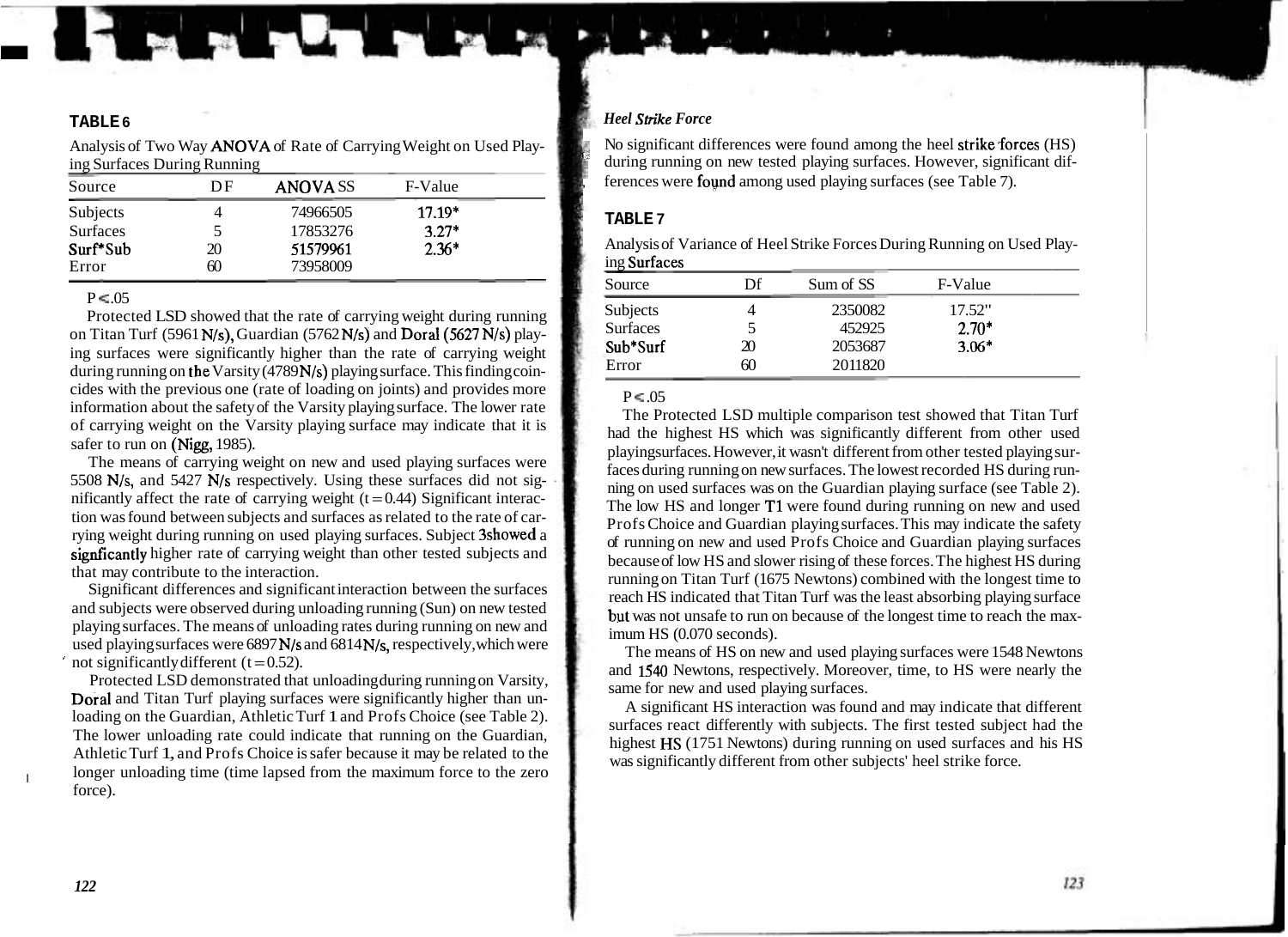## *Pmpulsive Impulse* -

Significant differences were observed among the propulsive impulses of new tested playing surfaces during running, but no differences were found among the propulsive impulses on used playing surfaces (see Table 8).

## **TABLE 8**

Analysis of Variance of Propulsive Impulse During Running on New Playing Surfaces

| Source   | Df | Sum of SS | F-Value |  |
|----------|----|-----------|---------|--|
| Subjects |    | 4244912   | 80.08*  |  |
| Surfaces |    | 21031     | $3.17*$ |  |
| Surf*Sub | 20 | 18119     | 0.68    |  |
| Error    | 60 | 79589     |         |  |

## $P < 0.05$

The LSD test showed the propulsive impulse during running on Varsity (749 Ns) was significantly higher than the propulsive impulse recorded on Dora1 (712 Ns) and Athletic Turf 1 (703 Ns) playing surfaces. Higher recorded propulsive impulse during running on the Varsity playing surface may contribute to increased collision force (Stanitski, 1974) due to an increase in running speed.

The means of the propulsive impulse during running on new and used playing surfaces were 726 Ns and 742, respectively. Using the playing surfaces was found to produce a significant effect on propulsive impulse  $(t = 2.42)$  which **may** indicate that running on these surfaces improve performance by increasing running speed. Furthermore, running on used Athletic Turf 1 and Guardian was found to generate the lowest and the highest propulsive impulses (720 Ns and 762 Ns) respectively. *Negative Acceleration* 

Significant negative accelerations were found during jumping on new playing surfaces (see Table 9). However, no significant differences were observed among the used playing surfaces.

## **TABLE 9**

Analysis of Variance of Negative Acceleration During Jumping on New Playing Surfaces

| Source          | Df | Sum of Ss | F-Value |  |
|-----------------|----|-----------|---------|--|
| Subjects        |    | 13.355    | $4.68*$ |  |
| <b>Surfaces</b> |    | 8.464     | $2.37*$ |  |
| Sub*Surf        | 20 | 27.226    | $1.91*$ |  |
| Error           | 60 | 42.827    |         |  |

## $P \leq 05$

Protected LSD (0.617) showed that the "aneg" produced during jumping on Guardian (4.787g) was significantly different (higher) than the "aneg" generated when jumping on Profs Choice (4.140g) and Athletic Turf  $1$  (3.855g) playing surfaces. Jumping on the Varsity playing surface initiated a negative acceleration (4.563g), which was significantly higher than the one initiated on Athletic Turf 1. This finding may indicate that-Titan Turf 1 (3.191g) offered better stabilizing assistance to the joints than other playing surfaces. The significant interaction found among the new tested playiing surfaces may indicate that playing surfaces react differently and initiate different negative accelerations.

The means of negative acceleration of jumping on new and used playing surfaces were 4.334g and 3.972g respectively. The lower negative acceleration during jumping on used surfaces indicates that using these surfaces help to increase the stabilizing effect of the muscles around the joints (Lees, 1981) and therefore greater degree of safety can be expected. Furthermore, significant differences were also found between the negative acceleration produced on new and used playing surfaces  $(t = 2.45)$ . Jumping .on used playing surfaces was shown to have an inverse effect on negative acceleration (i.e. reduction of negative acceleration through use). This finding indicates that using playing surfaces for three months had no effect on their hardness.

The means of positive accelerations (apos) on new and used playingsurfaces were 13.232g and 10.015g, respectively. The "apos" on used playing surfaces was significantly higher then "apos" on new surfaces  $(t = 2.86)$ . Higher "apos" on used playing surfaces indicates that jumping on used surfaces resulted in more reaction to stabilize the joints. Therefore, they are safer to jump on.